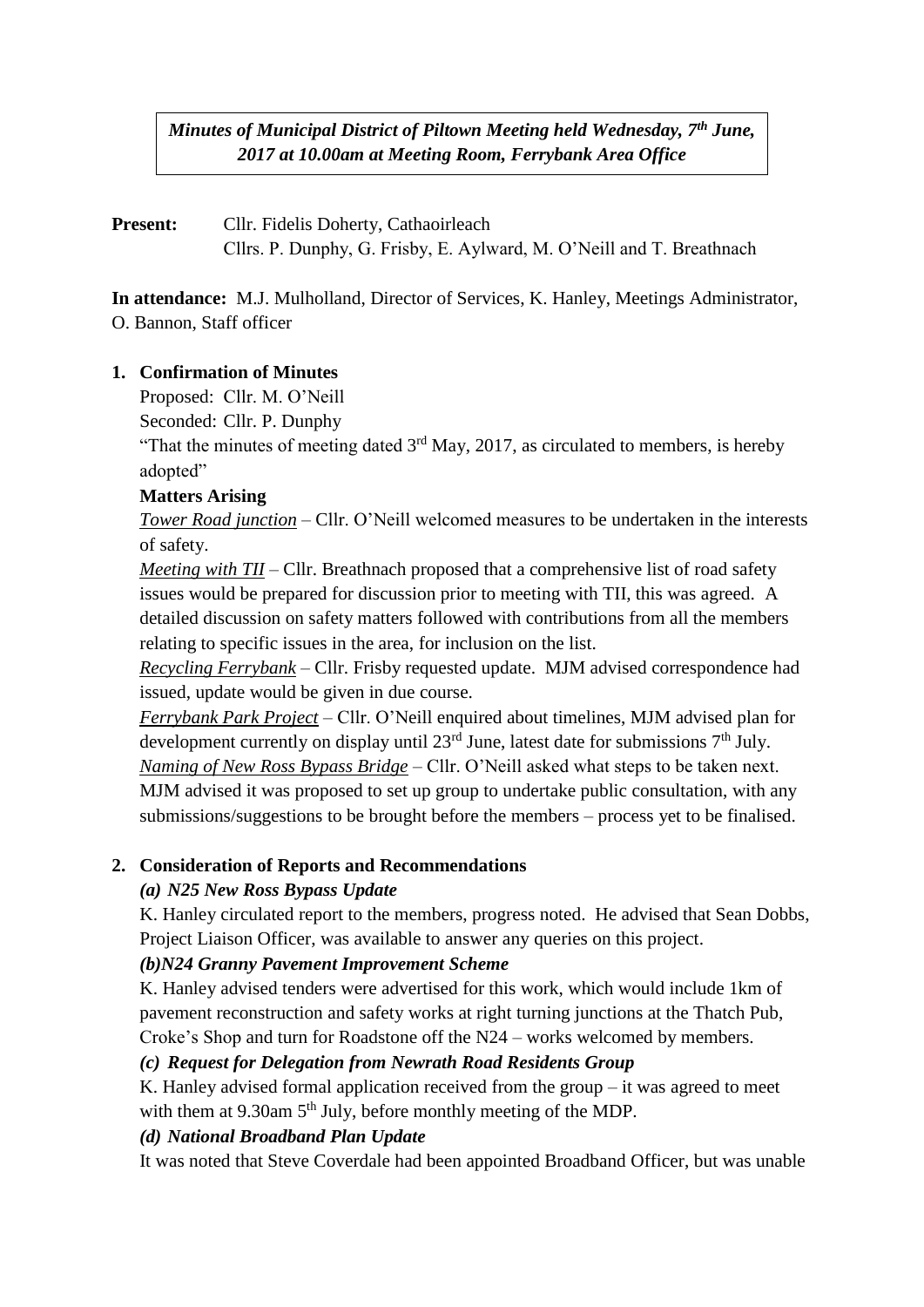to attend this meeting due to other commitments. K. Hanley circulated map showing areas already covered by commercial operators, areas where coverage will be provided by end of 2018 by EIR or other operators and the remaining areas to be covered under the National Broadband Plan. Discussion followed, Cllr. O'Neill asked about funding, Cllr. Aylward expressed concern in relation to economic viability, Cllr. Dunphy raised concern about length of time people in rural areas would continue to wait.

It was agreed to write to the Department to outline concerns raised on this matter. Cllr. Breathnach requested follow up meeting on this matter with S. Coverdale in September.

## *(e) Compulsory Purchase Order No. 1 of 2017 – Mullinavat, Co. Kilkenny.*

K. Hanley advised that CPO had issued to facilitate extension to the playground and amenity area at Main Street, Mullinavat – copy of order and map on display until  $30<sup>th</sup>$ June. Cllr. Aylward expressed thanks to the Council for progressing the matter. Members praised Mullinavat Playground Group for their hard work, energy and commitment.

## *(f) Town & Village Renewal*

MJM advised that 25 expressions of interest had been received, 15 of which were selected for development and submission to the Department by  $30<sup>th</sup>$  June – noted, 5 of these projects were in the MDP area, however 1 in Mooncoin have since opted not to proceed. A discussion followed with contributions from all the members, regarding timelines, funding and support available to local groups. It was noted that the Enterprise Office and staff in the Community Development office would be working closely with groups to develop their projects and this engagement would continue with these and other groups for future years.

## *(g) LEO Incentives*

MJM advised the members it was proposed to schedule some training courses in the County – Social Media and Start Your Own Business – it will be necessary to gauge the level of interest to support these courses – members to revert to MJM or Fiona Deegan in this regard.

- **3. Business prescribed by Stature, Standing Order or Resolution of the Municipal District Members for transaction at such meetings**
- **4. Other Business set forth in the Notice convening the meeting**
- **5. Notices of Motion**

# **2017(1) – Cllr Fidelis Doherty – 26th May 2017**

"That consideration, and seeking of, an application re Discretionary Funding by made available for realignment roadworks, for a distance of 500m east of Listerlin village, Tullogher at the location of Listerlin, Tullogher on the R704 to be carried out". Motion seconded by Cllr. Aylward. Agreed to prepare plan and assess funding required.

## **6. AOB**

# *Cllr. Doherty raised the following:-*

**Vote of Sympathy** – to extend sympathy to the family of former Council employee, Michael Murphy, who recently passed away.

**Crayfish plague** – Cllr. Doherty asked that submission be made to the draft River Basin Mgt Plan in this regard. MJM advised SPC currently compiling submission for the draft Plan, this issue to be included.